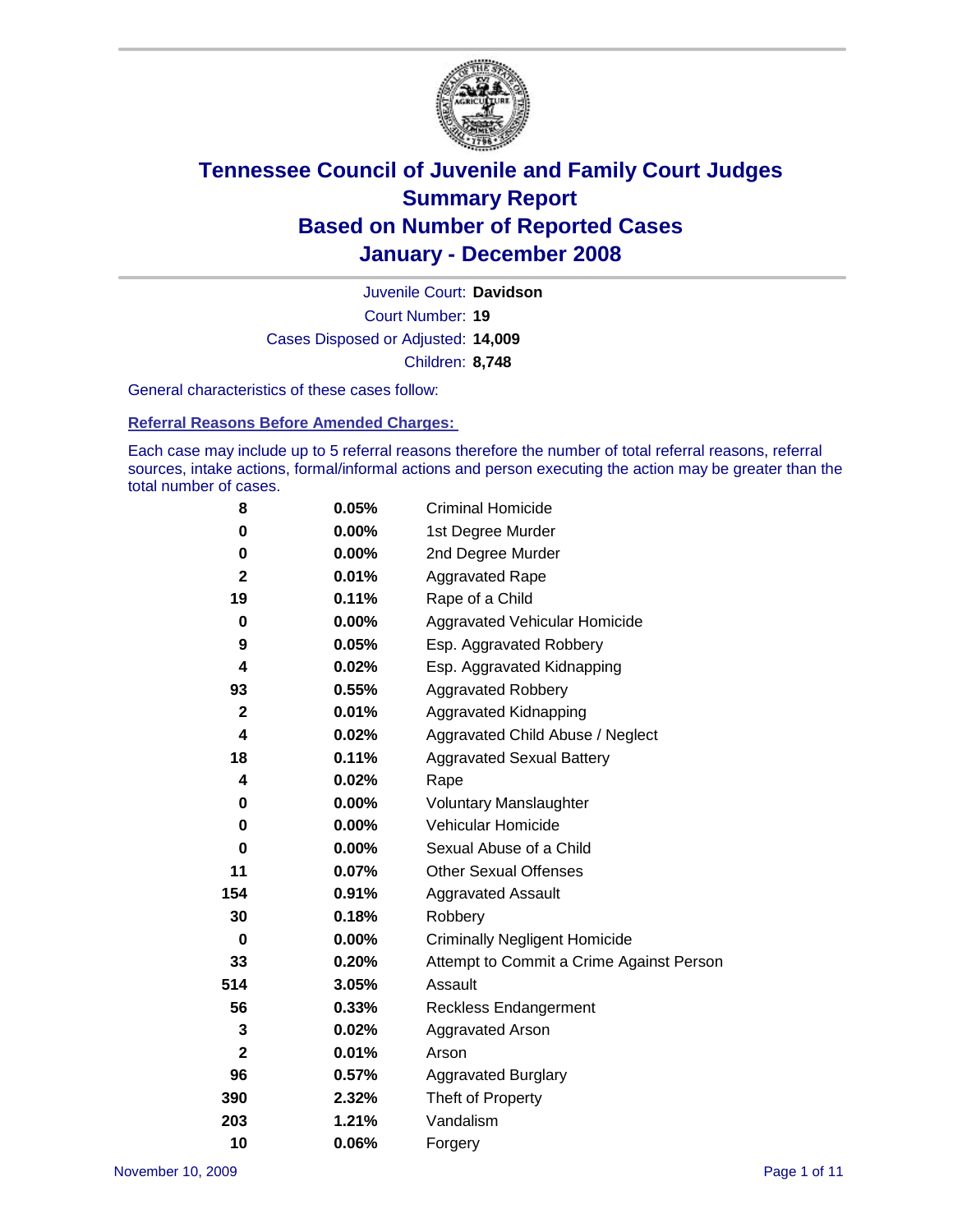

Court Number: **19** Juvenile Court: **Davidson** Cases Disposed or Adjusted: **14,009** Children: **8,748**

#### **Referral Reasons Before Amended Charges:**

Each case may include up to 5 referral reasons therefore the number of total referral reasons, referral sources, intake actions, formal/informal actions and person executing the action may be greater than the total number of cases.

| 1        | 0.01%    | <b>Worthless Checks</b>                                     |
|----------|----------|-------------------------------------------------------------|
| 26       | 0.15%    | Illegal Possession / Fraudulent Use of Credit / Debit Cards |
| 62       | 0.37%    | <b>Burglary</b>                                             |
| 10       | 0.06%    | Unauthorized Use of a Vehicle                               |
| 3        | 0.02%    | <b>Cruelty to Animals</b>                                   |
| 5        | 0.03%    | Sale of Controlled Substances                               |
| 110      | 0.65%    | <b>Other Drug Offenses</b>                                  |
| 347      | 2.06%    | <b>Possession of Controlled Substances</b>                  |
| $\bf{0}$ | $0.00\%$ | <b>Criminal Attempt</b>                                     |
| 22       | 0.13%    | Carrying Weapons on School Property                         |
| 240      | 1.43%    | Unlawful Carrying / Possession of a Weapon                  |
| 124      | 0.74%    | <b>Evading Arrest</b>                                       |
| 7        | 0.04%    | Escape                                                      |
| 22       | 0.13%    | Driving Under Influence (DUI)                               |
| 73       | 0.43%    | Possession / Consumption of Alcohol                         |
| 96       | 0.57%    | Resisting Stop, Frisk, Halt, Arrest or Search               |
| 5        | 0.03%    | <b>Aggravated Criminal Trespass</b>                         |
| 15       | 0.09%    | Harassment                                                  |
| 326      | 1.94%    | Failure to Appear                                           |
| 14       | 0.08%    | Filing a False Police Report                                |
| 74       | 0.44%    | Criminal Impersonation                                      |
| 543      | 3.23%    | <b>Disorderly Conduct</b>                                   |
| 230      | 1.37%    | <b>Criminal Trespass</b>                                    |
| 6        | 0.04%    | <b>Public Intoxication</b>                                  |
| 10       | 0.06%    | Gambling                                                    |
| 414      | 2.46%    | <b>Traffic</b>                                              |
| 1        | 0.01%    | <b>Local Ordinances</b>                                     |
| 0        | $0.00\%$ | Violation of Wildlife Regulations                           |
| 10       | 0.06%    | Contempt of Court                                           |
| 460      | 2.73%    | Violation of Probation                                      |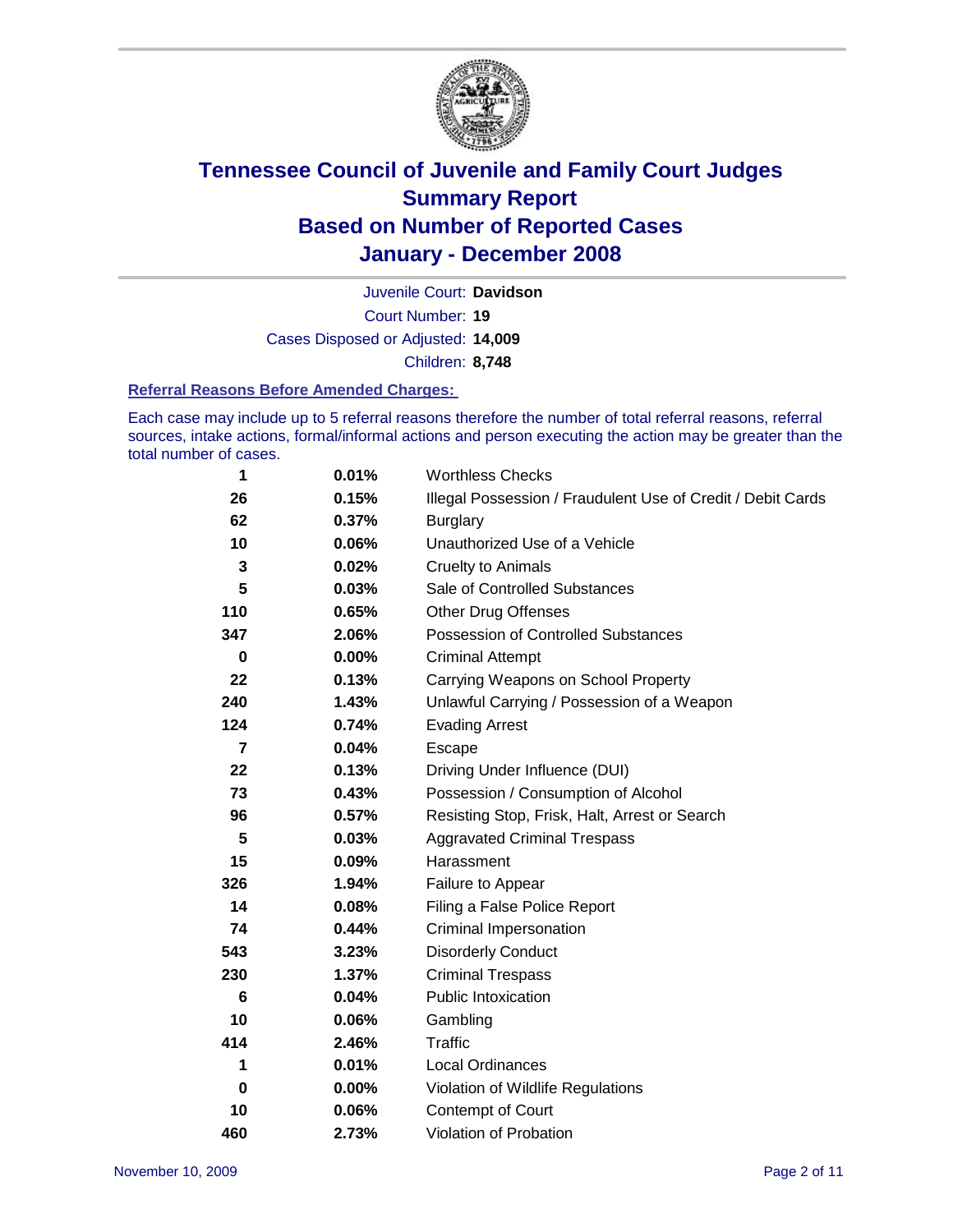

Court Number: **19** Juvenile Court: **Davidson** Cases Disposed or Adjusted: **14,009** Children: **8,748**

#### **Referral Reasons Before Amended Charges:**

Each case may include up to 5 referral reasons therefore the number of total referral reasons, referral sources, intake actions, formal/informal actions and person executing the action may be greater than the total number of cases.

| 42       | 0.25%    | Violation of Aftercare                |
|----------|----------|---------------------------------------|
| 514      | 3.05%    | <b>Unruly Behavior</b>                |
| 1,069    | 6.35%    | Truancy                               |
| 88       | 0.52%    | In-State Runaway                      |
| $\bf{0}$ | $0.00\%$ | Out-of-State Runaway                  |
| 546      | 3.24%    | Possession of Tobacco Products        |
| 226      | 1.34%    | Violation of a Valid Court Order      |
| 471      | 2.80%    | Violation of Curfew                   |
| 0        | $0.00\%$ | Sexually Abused Child                 |
| 2        | 0.01%    | <b>Physically Abused Child</b>        |
| 1,139    | 6.77%    | Dependency / Neglect                  |
| 68       | 0.40%    | <b>Termination of Parental Rights</b> |
| $\bf{0}$ | 0.00%    | Violation of Pretrial Diversion       |
| $\bf{0}$ | 0.00%    | Violation of Informal Adjustment      |
| 63       | 0.37%    | <b>Judicial Review</b>                |
| $\bf{0}$ | $0.00\%$ | <b>Administrative Review</b>          |
| 255      | 1.52%    | <b>Foster Care Review</b>             |
| 256      | 1.52%    | Custody                               |
| 209      | 1.24%    | Visitation                            |
| 788      | 4.68%    | Paternity / Legitimation              |
| 2,463    | 14.63%   | <b>Child Support</b>                  |
| 0        | 0.00%    | <b>Request for Medical Treatment</b>  |
| $\bf{0}$ | 0.00%    | <b>Consent to Marry</b>               |
| 3,711    | 22.05%   | Other                                 |
| 16,831   | 100.00%  | <b>Total Referrals</b>                |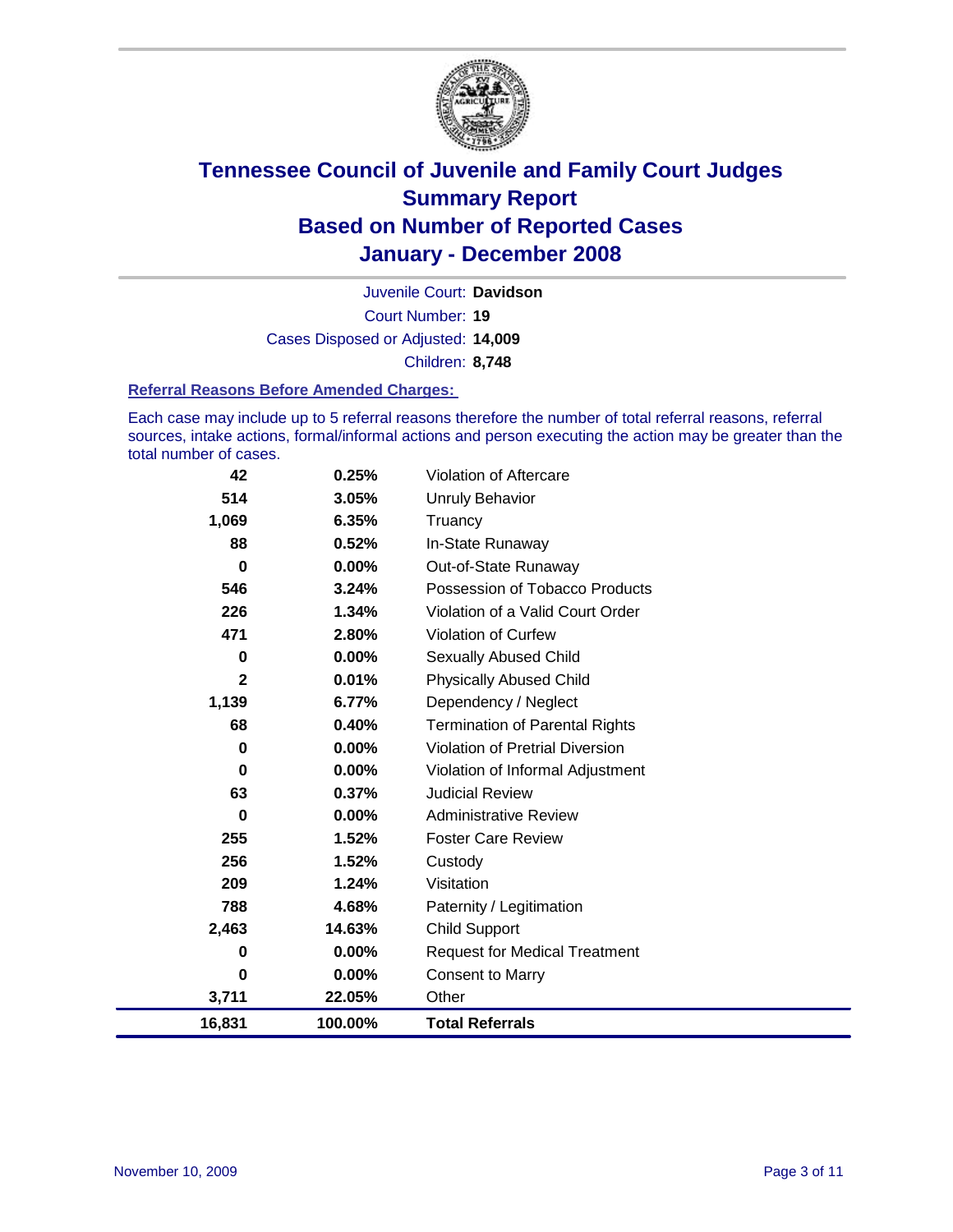

Court Number: **19** Juvenile Court: **Davidson** Cases Disposed or Adjusted: **14,009** Children: **8,748**

### **Referral Sources: 1**

| 16,831       | 100.00% | <b>Total Referral Sources</b>     |
|--------------|---------|-----------------------------------|
| 6,157        | 36.58%  | Other                             |
| 860          | 5.11%   | Unknown                           |
| $\mathbf{2}$ | 0.01%   | Hospital                          |
| 43           | 0.26%   | Child & Parent                    |
| 233          | 1.38%   | Victim                            |
| 32           | 0.19%   | <b>Other Court</b>                |
| 9            | 0.05%   | Social Agency                     |
| 1,577        | 9.37%   | <b>Court Staff</b>                |
| 7            | 0.04%   | <b>District Attorney's Office</b> |
| $\mathbf{2}$ | 0.01%   | <b>Other State Department</b>     |
| 412          | 2.45%   | <b>DCS</b>                        |
| 2            | 0.01%   | <b>CSA</b>                        |
| 1,620        | 9.63%   | School                            |
| 15           | 0.09%   | Self                              |
| 172          | 1.02%   | Relatives                         |
| 395          | 2.35%   | Parents                           |
| 5,293        | 31.45%  | Law Enforcement                   |
|              |         |                                   |

#### **Age of Child at Referral: 2**

| 8,748 | 100.00%    | <b>Total Child Count</b> |
|-------|------------|--------------------------|
|       | 0.00%<br>0 | <b>Unknown</b>           |
| 135   | 1.54%      | Ages 19 and Over         |
| 1,418 | 16.21%     | Ages 17 through 18       |
| 1,928 | 22.04%     | Ages 15 through 16       |
| 921   | 10.53%     | Ages 13 through 14       |
| 524   | 5.99%      | Ages 11 through 12       |
| 3,822 | 43.69%     | Ages 10 and Under        |
|       |            |                          |

<sup>1</sup> If different than number of Referral Reasons (16831), verify accuracy of your court's data.

<sup>2</sup> One child could be counted in multiple categories, verify accuracy of your court's data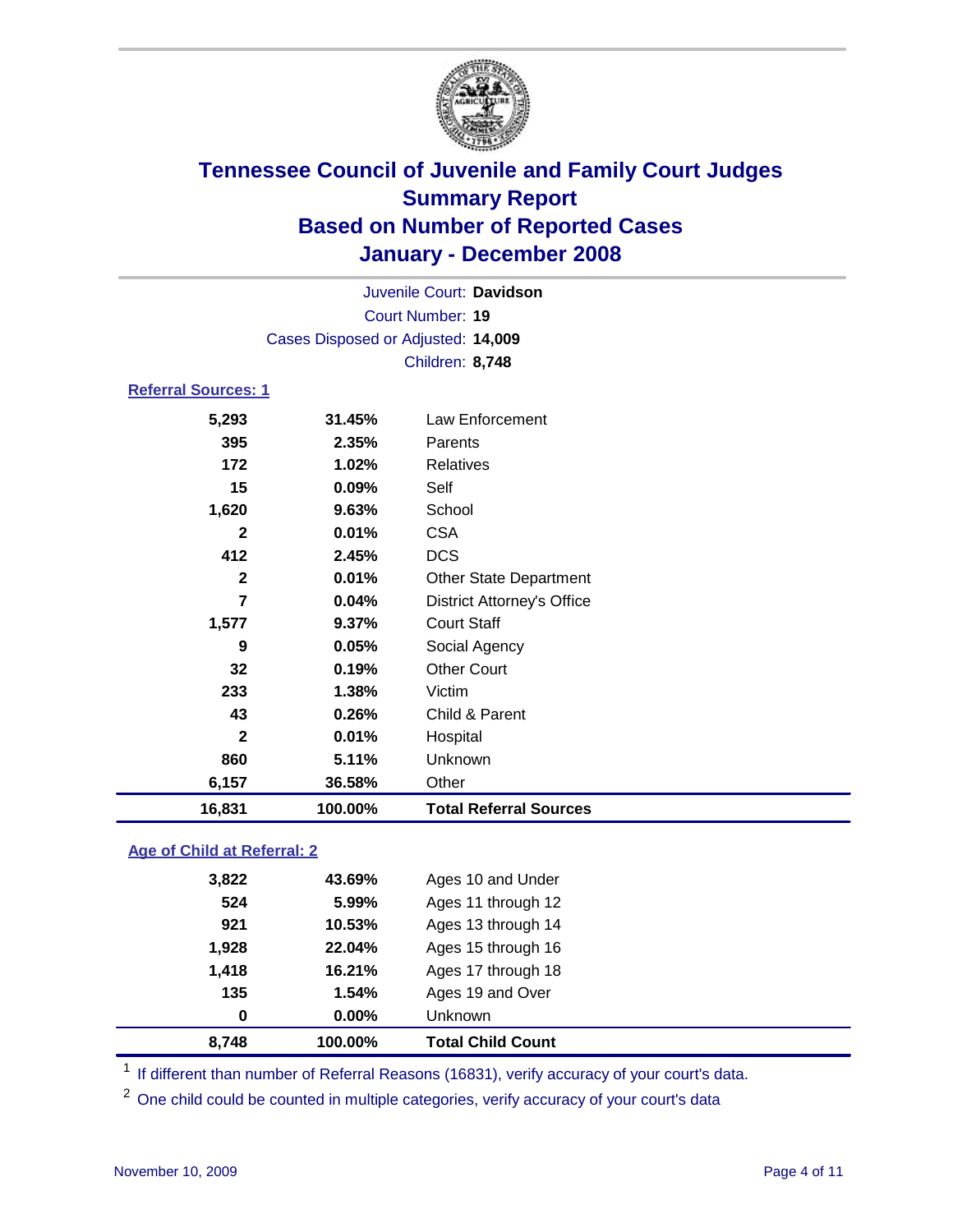

| Juvenile Court: Davidson                |                                    |                          |  |  |
|-----------------------------------------|------------------------------------|--------------------------|--|--|
| Court Number: 19                        |                                    |                          |  |  |
|                                         | Cases Disposed or Adjusted: 14,009 |                          |  |  |
|                                         |                                    | Children: 8,748          |  |  |
| Sex of Child: 1                         |                                    |                          |  |  |
| 5,008                                   | 57.25%                             | Male                     |  |  |
| 3,589                                   | 41.03%                             | Female                   |  |  |
| 151                                     | 1.73%                              | Unknown                  |  |  |
| 8,748                                   | 100.00%                            | <b>Total Child Count</b> |  |  |
| Race of Child: 1                        |                                    |                          |  |  |
| 2,213                                   | 25.30%                             | White                    |  |  |
| 4,625                                   | 52.87%                             | African American         |  |  |
| 3                                       | 0.03%                              | Native American          |  |  |
| 78                                      | 0.89%                              | Asian                    |  |  |
| 201                                     | 2.30%                              | Mixed                    |  |  |
| 1,628                                   | 18.61%                             | Unknown                  |  |  |
| 8,748                                   | 100.00%                            | <b>Total Child Count</b> |  |  |
| <b>Hispanic Origin: 1</b>               |                                    |                          |  |  |
| 249                                     | 2.85%                              | Yes                      |  |  |
| 9                                       | 0.10%                              | No                       |  |  |
| 8,490                                   | 97.05%                             | Unknown                  |  |  |
| 8,748                                   | 100.00%                            | <b>Total Child Count</b> |  |  |
| <b>School Enrollment of Children: 1</b> |                                    |                          |  |  |
| 3,767                                   | 43.06%                             | Yes                      |  |  |
| 444                                     | 5.08%                              | <b>No</b>                |  |  |
| 4,537                                   | 51.86%                             | Unknown                  |  |  |
| 8,748                                   | 100.00%                            | <b>Total Child Count</b> |  |  |

<sup>1</sup> One child could be counted in multiple categories, verify accuracy of your court's data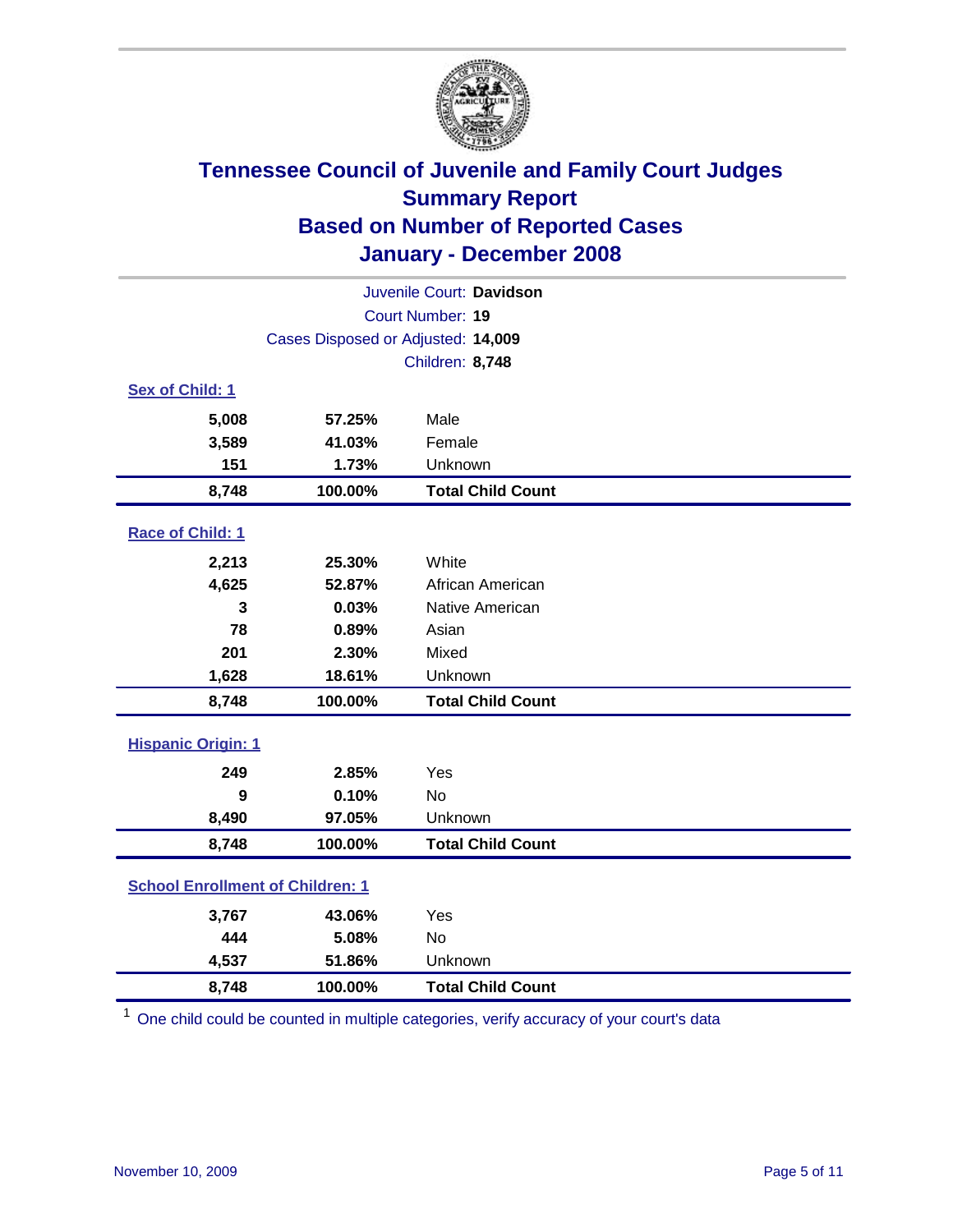

Court Number: **19** Juvenile Court: **Davidson** Cases Disposed or Adjusted: **14,009** Children: **8,748**

#### **Living Arrangement of Child at Time of Referral: 1**

| 8,748        | 100.00% | <b>Total Child Count</b>     |
|--------------|---------|------------------------------|
| 395          | 4.52%   | Other                        |
| 3,752        | 42.89%  | Unknown                      |
| 12           | 0.14%   | Independent                  |
| $\mathbf{2}$ | 0.02%   | In an Institution            |
| 3            | 0.03%   | In a Residential Center      |
| 13           | 0.15%   | In a Group Home              |
| 44           | 0.50%   | With Foster Family           |
| 29           | 0.33%   | With Adoptive Parents        |
| 537          | 6.14%   | <b>With Relatives</b>        |
| 325          | 3.72%   | <b>With Father</b>           |
| 2,956        | 33.79%  | With Mother                  |
| 84           | 0.96%   | With Mother and Stepfather   |
| 27           | 0.31%   | With Father and Stepmother   |
| 569          | 6.50%   | With Both Biological Parents |
|              |         |                              |

#### **Type of Detention: 2**

| 14,009 | 100.00%  | <b>Total Detention Count</b> |  |
|--------|----------|------------------------------|--|
| 0      | 0.00%    | Other                        |  |
| 13,828 | 98.71%   | Does Not Apply               |  |
| 0      | $0.00\%$ | Unknown                      |  |
| 0      | 0.00%    | <b>Psychiatric Hospital</b>  |  |
| 0      | $0.00\%$ | Jail - No Separation         |  |
| 0      | $0.00\%$ | Jail - Partial Separation    |  |
| 0      | $0.00\%$ | Jail - Complete Separation   |  |
| 181    | 1.29%    | Juvenile Detention Facility  |  |
| 0      | $0.00\%$ | Non-Secure Placement         |  |
|        |          |                              |  |

<sup>1</sup> One child could be counted in multiple categories, verify accuracy of your court's data

<sup>2</sup> If different than number of Cases (14009) verify accuracy of your court's data.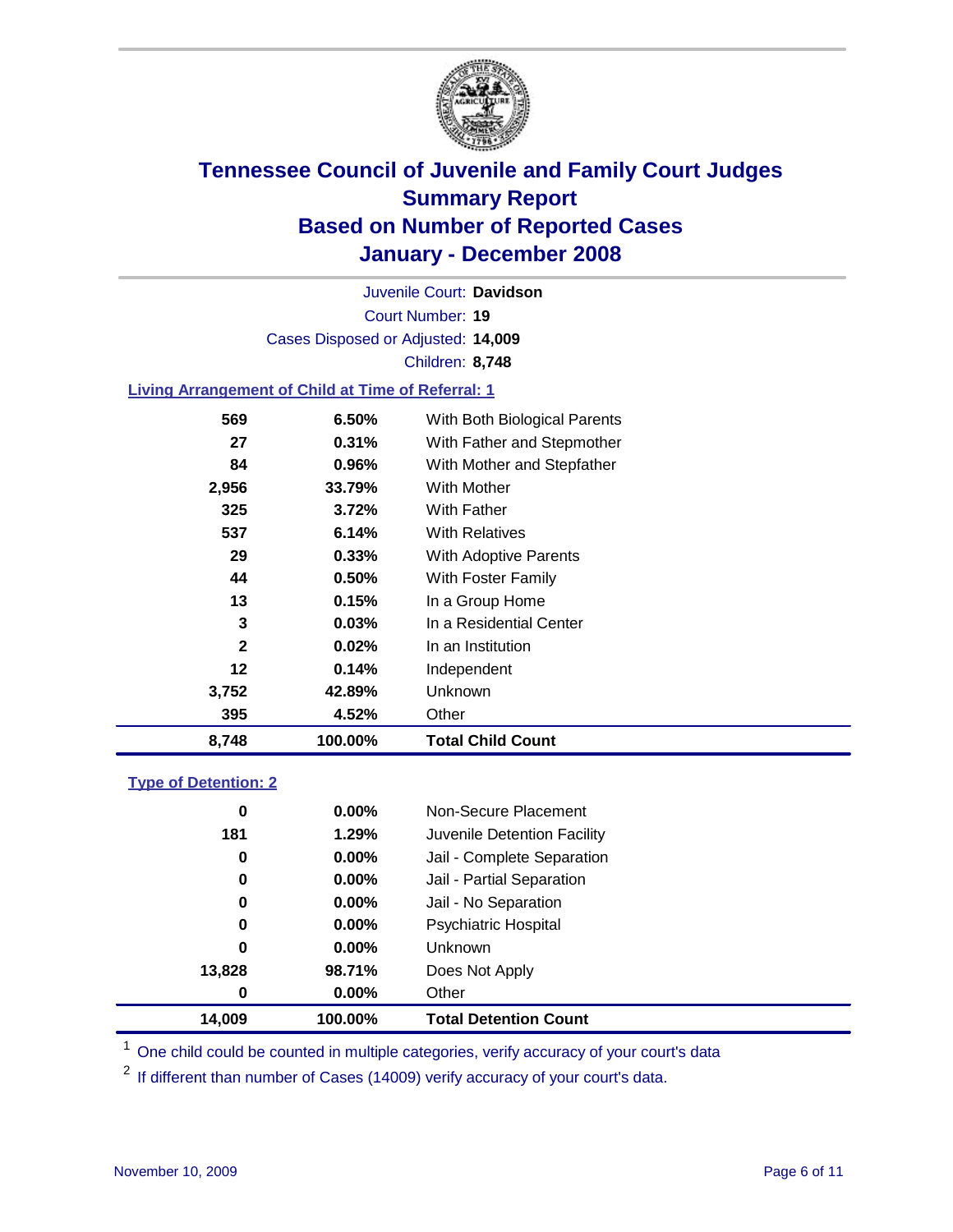

| Juvenile Court: Davidson                           |                                    |                                      |  |  |  |
|----------------------------------------------------|------------------------------------|--------------------------------------|--|--|--|
|                                                    | Court Number: 19                   |                                      |  |  |  |
|                                                    | Cases Disposed or Adjusted: 14,009 |                                      |  |  |  |
|                                                    |                                    | Children: 8,748                      |  |  |  |
| <b>Placement After Secure Detention Hearing: 1</b> |                                    |                                      |  |  |  |
| 79                                                 | 0.56%                              | Returned to Prior Living Arrangement |  |  |  |
| 1                                                  | 0.01%                              | Juvenile Detention Facility          |  |  |  |
| $\bf{0}$                                           | 0.00%                              | Jail                                 |  |  |  |
| 6                                                  | 0.04%                              | Shelter / Group Home                 |  |  |  |
| 0                                                  | 0.00%                              | <b>Foster Family Home</b>            |  |  |  |
| $\bf{0}$                                           | 0.00%                              | Psychiatric Hospital                 |  |  |  |
| 69                                                 | 0.49%                              | Unknown                              |  |  |  |
| 13,828                                             | 98.71%                             | Does Not Apply                       |  |  |  |
| 26                                                 | 0.19%                              | Other                                |  |  |  |
| 14,009                                             | 100.00%                            | <b>Total Placement Count</b>         |  |  |  |
| <b>Intake Actions: 2</b>                           |                                    |                                      |  |  |  |
|                                                    |                                    |                                      |  |  |  |
| 13,007                                             | 77.28%                             | <b>Petition Filed</b>                |  |  |  |
| 3,503                                              | 20.81%                             | <b>Motion Filed</b>                  |  |  |  |
| 0                                                  | 0.00%                              | <b>Citation Processed</b>            |  |  |  |
| 0                                                  | 0.00%                              | Notification of Paternity Processed  |  |  |  |
| $\bf{0}$                                           | 0.00%                              | Scheduling of Judicial Review        |  |  |  |
| $\bf{0}$                                           | 0.00%                              | Scheduling of Administrative Review  |  |  |  |
| 255                                                | 1.52%                              | Scheduling of Foster Care Review     |  |  |  |
| 0                                                  | 0.00%                              | Unknown                              |  |  |  |
| 0                                                  | 0.00%                              | Does Not Apply                       |  |  |  |
| 66                                                 | 0.39%                              | Other                                |  |  |  |
|                                                    |                                    |                                      |  |  |  |

<sup>1</sup> If different than number of Cases (14009) verify accuracy of your court's data.

<sup>2</sup> If different than number of Referral Reasons (16831), verify accuracy of your court's data.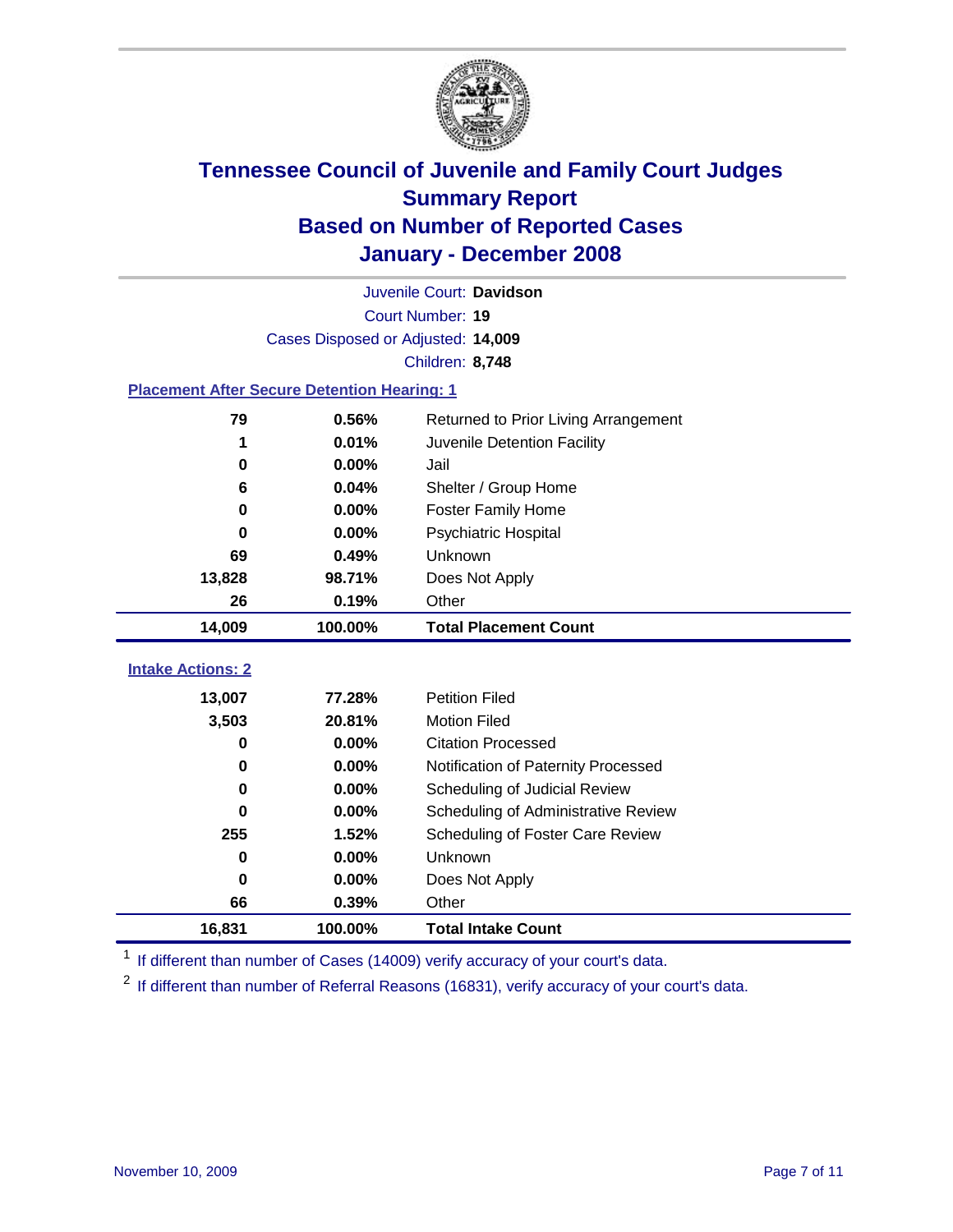

Court Number: **19** Juvenile Court: **Davidson** Cases Disposed or Adjusted: **14,009** Children: **8,748**

#### **Last Grade Completed by Child: 1**

| 8,748 | 100.00% | <b>Total Child Count</b> |
|-------|---------|--------------------------|
| 8     | 0.09%   | Other                    |
| 4,723 | 53.99%  | Unknown                  |
| 78    | 0.89%   | Never Attended School    |
| 8     | 0.09%   | Graduated                |
| 10    | 0.11%   | <b>GED</b>               |
| 0     | 0.00%   | Non-Graded Special Ed    |
| 34    | 0.39%   | 12th Grade               |
| 229   | 2.62%   | 11th Grade               |
| 550   | 6.29%   | 10th Grade               |
| 694   | 7.93%   | 9th Grade                |
| 748   | 8.55%   | 8th Grade                |
| 399   | 4.56%   | 7th Grade                |
| 228   | 2.61%   | 6th Grade                |
| 150   | 1.71%   | 5th Grade                |
| 107   | 1.22%   | 4th Grade                |
| 99    | 1.13%   | 3rd Grade                |
| 88    | 1.01%   | 2nd Grade                |
| 93    | 1.06%   | 1st Grade                |
| 102   | 1.17%   | Kindergarten             |
| 75    | 0.86%   | Preschool                |
| 325   | 3.72%   | Too Young for School     |

### **Enrolled in Special Education: 1**

<sup>1</sup> One child could be counted in multiple categories, verify accuracy of your court's data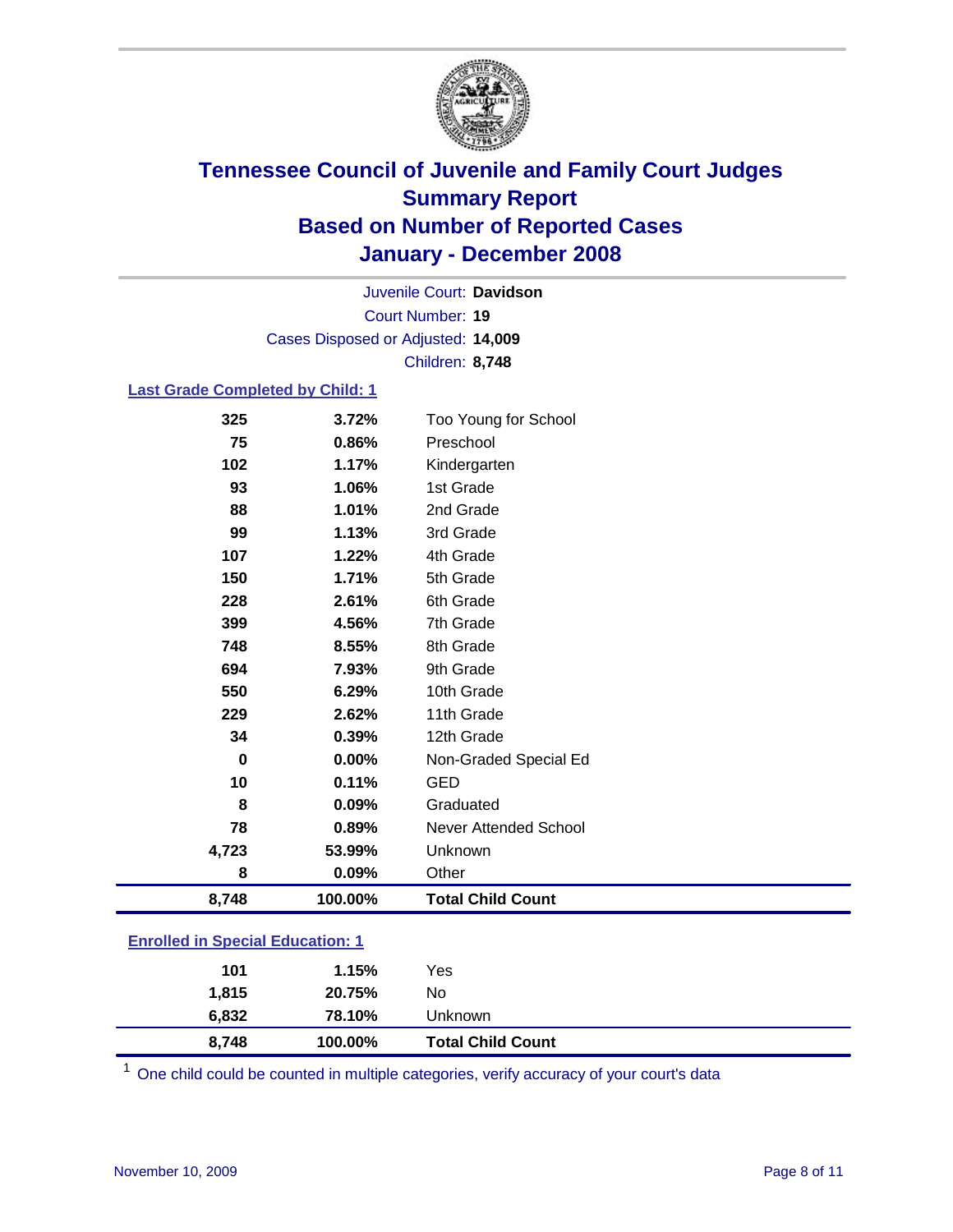

| Juvenile Court: Davidson     |                                    |                           |  |  |  |
|------------------------------|------------------------------------|---------------------------|--|--|--|
|                              | Court Number: 19                   |                           |  |  |  |
|                              | Cases Disposed or Adjusted: 14,009 |                           |  |  |  |
|                              | Children: 8,748                    |                           |  |  |  |
| <b>Action Executed By: 1</b> |                                    |                           |  |  |  |
| 1,213                        | 7.21%                              | Judge                     |  |  |  |
| 15,374                       | 91.34%                             | Referee                   |  |  |  |
| $\bf{0}$                     | $0.00\%$                           | <b>YSO</b>                |  |  |  |
| 244                          | 1.45%                              | Other                     |  |  |  |
| 0                            | $0.00\%$                           | Unknown                   |  |  |  |
| 16,831                       | 100.00%                            | <b>Total Action Count</b> |  |  |  |

### **Formal / Informal Actions: 1**

| 1,656  | 9.84%    | Dismissed                                        |
|--------|----------|--------------------------------------------------|
| 2,418  | 14.37%   | Retired / Nolle Prosequi                         |
| 2,216  | 13.17%   | <b>Complaint Substantiated Delinquent</b>        |
| 2,825  | 16.78%   | <b>Complaint Substantiated Status Offender</b>   |
| 400    | 2.38%    | <b>Complaint Substantiated Dependent/Neglect</b> |
| 1      | 0.01%    | <b>Complaint Substantiated Abused</b>            |
| 1      | 0.01%    | <b>Complaint Substantiated Mentally III</b>      |
| 6      | 0.04%    | Informal Adjustment                              |
| 41     | 0.24%    | <b>Pretrial Diversion</b>                        |
| 174    | $1.03\%$ | <b>Transfer to Adult Court Hearing</b>           |
| 0      | $0.00\%$ | Charges Cleared by Transfer to Adult Court       |
| 4,427  | 26.30%   | Special Proceeding                               |
| 204    | 1.21%    | <b>Review Concluded</b>                          |
| 44     | 0.26%    | Case Held Open                                   |
| 2,418  | 14.37%   | Other                                            |
| 0      | 0.00%    | <b>Unknown</b>                                   |
| 16,831 | 100.00%  | <b>Total Action Count</b>                        |

<sup>1</sup> If different than number of Referral Reasons (16831), verify accuracy of your court's data.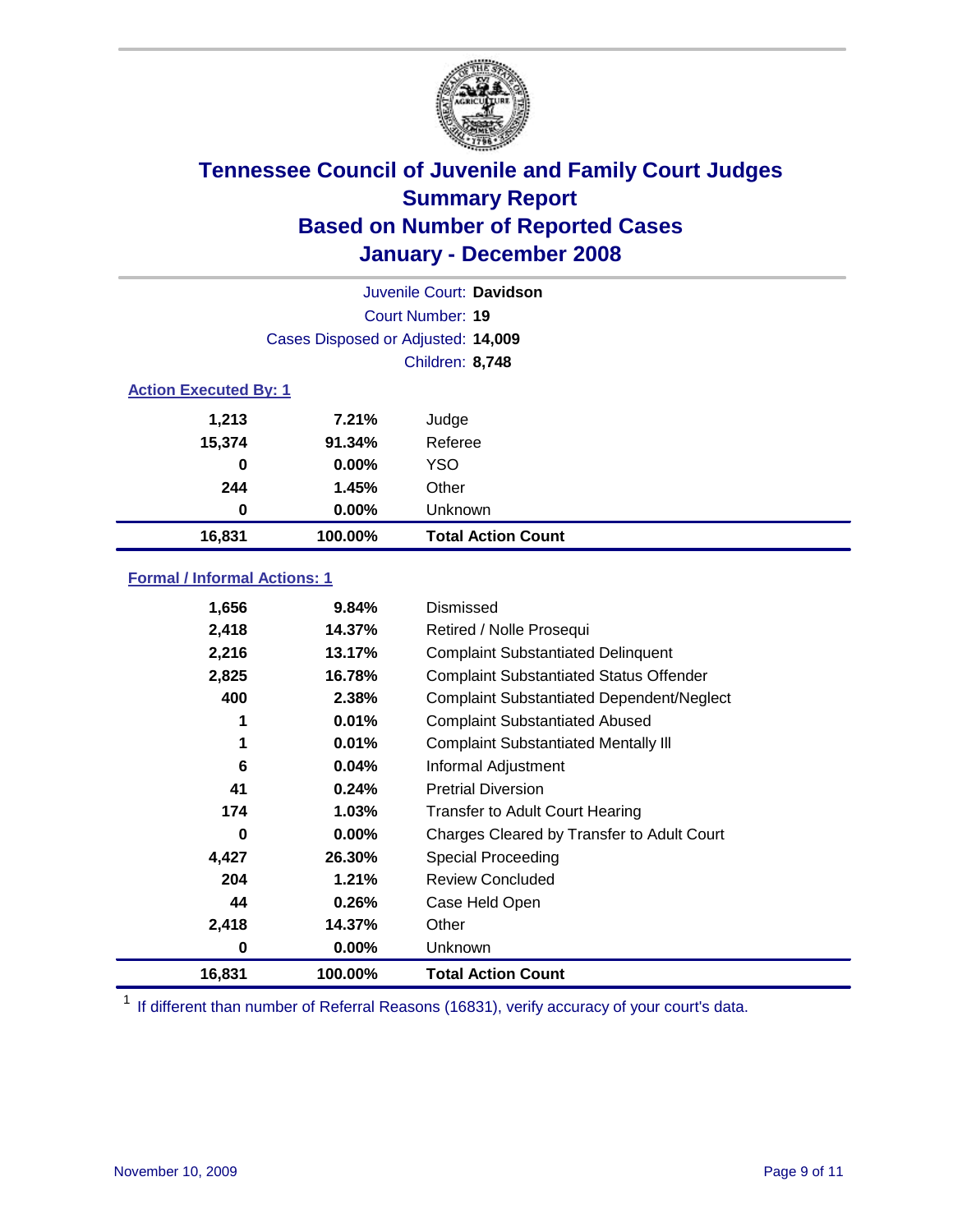

|                                                                                |                                    | Juvenile Court: Davidson                             |
|--------------------------------------------------------------------------------|------------------------------------|------------------------------------------------------|
|                                                                                |                                    | <b>Court Number: 19</b>                              |
|                                                                                | Cases Disposed or Adjusted: 14,009 |                                                      |
|                                                                                |                                    | Children: 8,748                                      |
| <b>Case Outcomes:</b><br>There can be multiple outcomes for one child or case. |                                    |                                                      |
| 1,627                                                                          | 8.98%                              | <b>Case Dismissed</b>                                |
| 2,218                                                                          | 12.24%                             | Case Retired or Nolle Prosequi                       |
| 0                                                                              | 0.00%                              | Warned / Counseled                                   |
| 0                                                                              | 0.00%                              | <b>Held Open For Review</b>                          |
| 0                                                                              | 0.00%                              | Supervision / Probation to Juvenile Court            |
| 0                                                                              | 0.00%                              | <b>Probation to Parents</b>                          |
| 0                                                                              | 0.00%                              | Referral to Another Entity for Supervision / Service |
| 625                                                                            | 3.45%                              | Referred for Mental Health Counseling                |
| 325                                                                            | 1.79%                              | Referred for Alcohol and Drug Counseling             |
| 1                                                                              | 0.01%                              | <b>Referred to Alternative School</b>                |
| 0                                                                              | 0.00%                              | Referred to Private Child Agency                     |
| 9                                                                              | 0.05%                              | Referred to Defensive Driving School                 |
| 69                                                                             | 0.38%                              | Referred to Alcohol Safety School                    |
| 0                                                                              | 0.00%                              | Referred to Juvenile Court Education-Based Program   |
| 0                                                                              | 0.00%                              | Driver's License Held Informally                     |
| 0                                                                              | 0.00%                              | <b>Voluntary Placement with DMHMR</b>                |
| 0                                                                              | 0.00%                              | <b>Private Mental Health Placement</b>               |
| 0                                                                              | 0.00%                              | Private MR Placement                                 |
| 256                                                                            | 1.41%                              | Placement with City/County Agency/Facility           |
| 530                                                                            | 2.92%                              | Placement with Relative / Other Individual           |
| 514                                                                            | 2.84%                              | Fine                                                 |
| 530                                                                            | 2.92%                              | <b>Public Service</b>                                |
| 86                                                                             | 0.47%                              | Restitution                                          |
| 0                                                                              | 0.00%                              | <b>Runaway Returned</b>                              |
| 2                                                                              | 0.01%                              | No Contact Order                                     |
| 464                                                                            | 2.56%                              | Injunction Other than No Contact Order               |
| 0                                                                              | 0.00%                              | <b>House Arrest</b>                                  |
| 0                                                                              | 0.00%                              | <b>Court Defined Curfew</b>                          |
| 3                                                                              | 0.02%                              | Dismissed from Informal Adjustment                   |
| 38                                                                             | 0.21%                              | <b>Dismissed from Pretrial Diversion</b>             |
| 0                                                                              | 0.00%                              | <b>Released from Probation</b>                       |
| 69                                                                             | 0.38%                              | <b>Transferred to Adult Court</b>                    |
| 0                                                                              | 0.00%                              | <b>DMHMR Involuntary Commitment</b>                  |